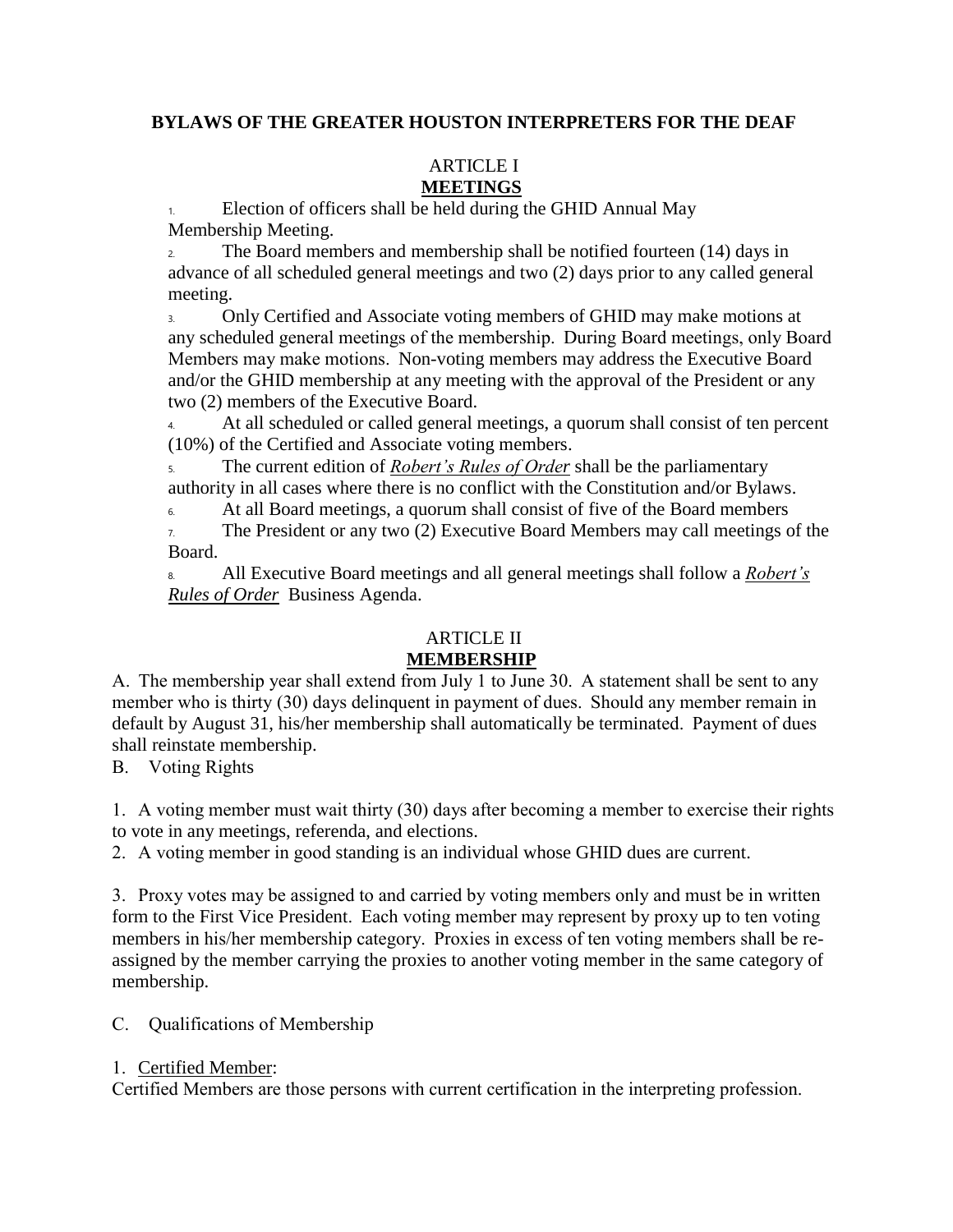Certified Members shall be entitled to two (2) votes at all GHID General Meetings.  Certified Members may be elected to an office in GHID and serve on committees.

2.   Associate Member:

Associate Members are those persons over the age of eighteen (18) possessing skill or desiring to become skilled in interpreting, or persons involved in the field of deafness.  Associate Members shall be entitled to one (1) vote at all GHID General Meetings.  Associate Members may be elected to an office in GHID and serve on committees.

3.   Honorary Member:

Persons so elected at a GHID Board Meeting, for a period of one (1) year, in recognition of outstanding service to GHID, who shall not pay dues, vote, nor hold an office.

4.   Lifetime Member:

Persons so elected at the May general meeting of GHID, in recognition of continued outstanding service to GHID, who shall not pay dues, or hold office, but shall have one (1) vote at all GHID General meetings.  If Lifetime Members wish to hold an office, appropriate membership dues must be paid in order for that person to hold an office.

## 5.   Student Member:

Those persons who pay student membership dues to GHID, shall not vote nor hold office (except for Student Liaison) but may serve on committees; must be a currently registered student in one of the following:  an interpreter training program, , high school ASL class or club, Deaf Education, or in the field of Deafness (i.e., Audiologist, Speech/Hearing Pathologist).

D.  Membership Dues

Certified Member - \$15 Associate Member - \$12.50 Student Member - \$10

#### ARTICLE III **GHID EXECUTIVE BOARD**

The GHID Board shall govern the organization, shall provide leadership in strategic planning for the organization, and shall establish means of funding activities of the organization, both current and future*.* It shall act as custodian of funds, properties, and records of GHID; shall do anything proper to carry out the purposes of GHID, subject to the limitations of these

Constitution/Bylaws. The Executive Board consists of President, First Vice-President, Second Vice-President, Treasurer, and Secretary.

#### ARTICLE IV **OFFICERS**

A.     Authority and Responsibilities:

All Board members of GHID shall hold regular membership with both GHID and TSID.

1.   President

The President shall preside at all meetings of GHID and the Executive Board; shall be an exofficio member of all committees except the Nomination Committee; shall be the official agent of GHID and shall be responsible for maintaining cooperation and affiliation with TSID.  The President may also serve as the GHID Chapter Representative to the TSID Executive Board (for these duties, See Article IV-A-9 of these Bylaws) and will serve as community liaison.  The outgoing President shall also be required to transfer all data material (such as board manuals,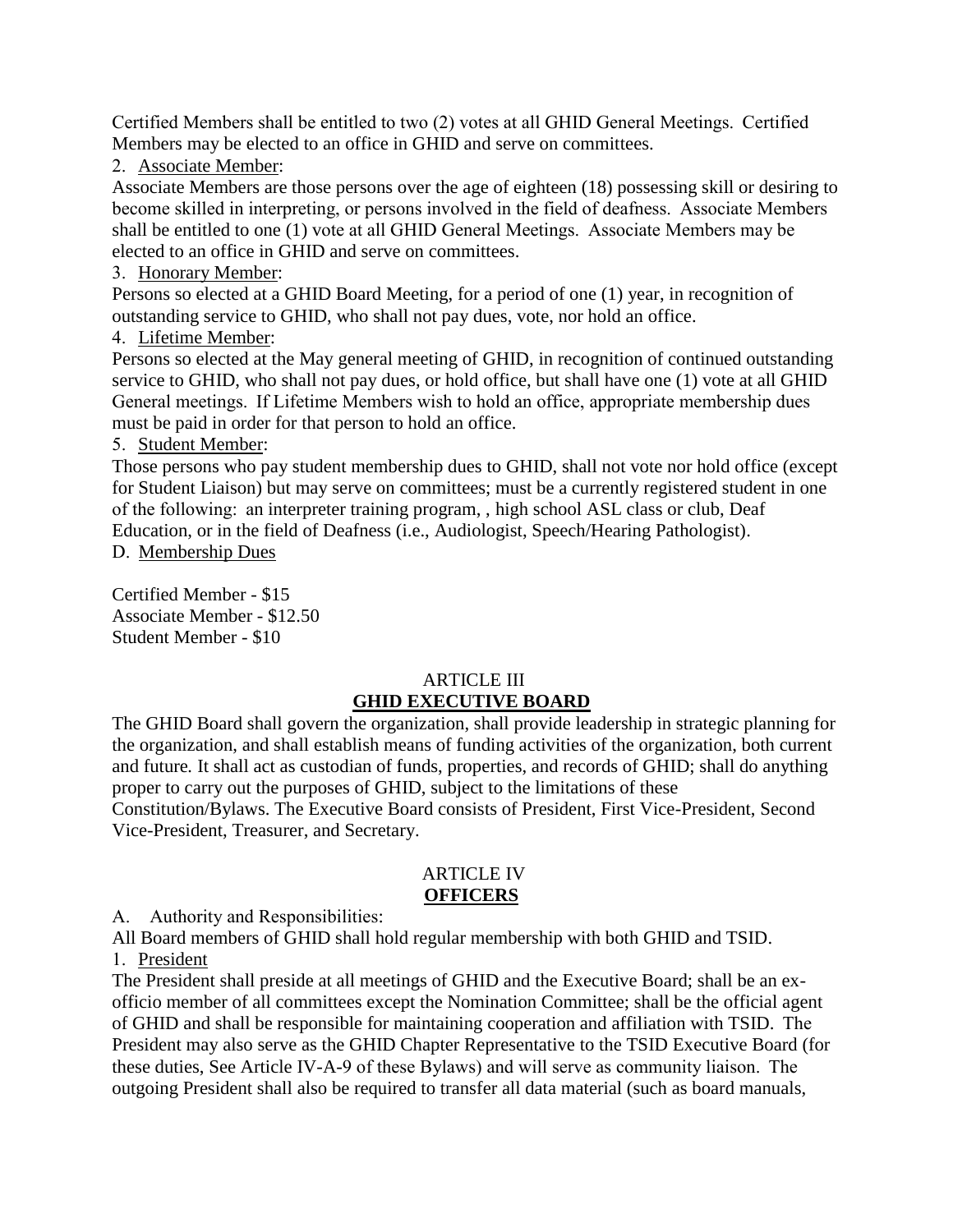policy/procedures manuals) as well as provide training to the incoming President within thirty (30) days following termination of office.

## 2.   First Vice-President

The First Vice-President shall assist the President with the duties of that office and shall perform other duties as designated by the President; shall preside at all meetings in the absence of the President; (shall automatically become the President in the event that the office of President is vacated;) The First-Vice President shall oversee the membership and voting credentials and will check to ensure quorum at all meetings. The outgoing First Vice-President shall also be required to transfer all data material (such as board manuals, policy/procedures manuals) as well as provide training to the incoming First Vice-President within thirty (30) days following termination of office.

## 3.   Second Vice-President

Second Vice-President shall be a regular member of GHID and shall liaise between GHID and programs and organizations that include the Deaf Community and shall report such activities to the Executive Board and the General membership.  They shall help with the observance of Parliamentary procedure during the General Membership and Executive Board meetings, and may obtain help in these duties from other Board or General members.  The outgoing Second Vice-President shall also be required to transfer all data material (such as board manuals, policy/procedures manuals) as well as provide training to the incoming Second Vice-President within thirty (30) days following termination of office.

## 4.   Secretary

The Secretary shall keep accurate records of the proceedings of all meetings of GHID, including the Executive Board; shall conduct all correspondence of GHID (and shall issue notices of meetings as directed by the President/Executive Board).  The outgoing Secretary shall also be required to transfer all data material (such as board manuals, policy/procedures manuals) as well as provide training to the incoming Secretary within thirty (30) days following termination of office.

## 5.   Treasurer

The Treasurer shall receive, deposit, and disperse all monies. Bills shall be approved by the President and/or Executive Board before payment. All bank drafts should be signed by the treasurer and co-signed by the President and/or a designated member.  The Treasurer shall keep accurate records of all monetary transactions, including the annual financial report to TSID.  The Treasurer shall present his/her records to the Audit Committee at the end of a fiscal year prior to GHID's Annual Meeting, upon request by the President and/or Executive Board, and/or upon termination of office.  The outgoing Treasurer shall also be required to transfer all data material (such as board manuals, policy/procedures manuals) as well as provide training to the incoming Treasurer within thirty (30) days following termination of office.

## 6.   Social Events Chairperson

The Social Events Chairperson shall be the chair of the Social Events Committee and is responsible for planning and executing social activities including Social Events. The outgoing Social Events Chairperson shall also be required to transfer all data material (such as board manuals, policy/procedures manuals) as well as provide training to the incoming Social Events Chairperson within thirty (30) days following termination of office.

## 7.   Professional Development Chairperson

The Professional Development Chairperson shall be responsible for the planning of workshops and interpreter trainings.  The Professional Development Chairperson shall be the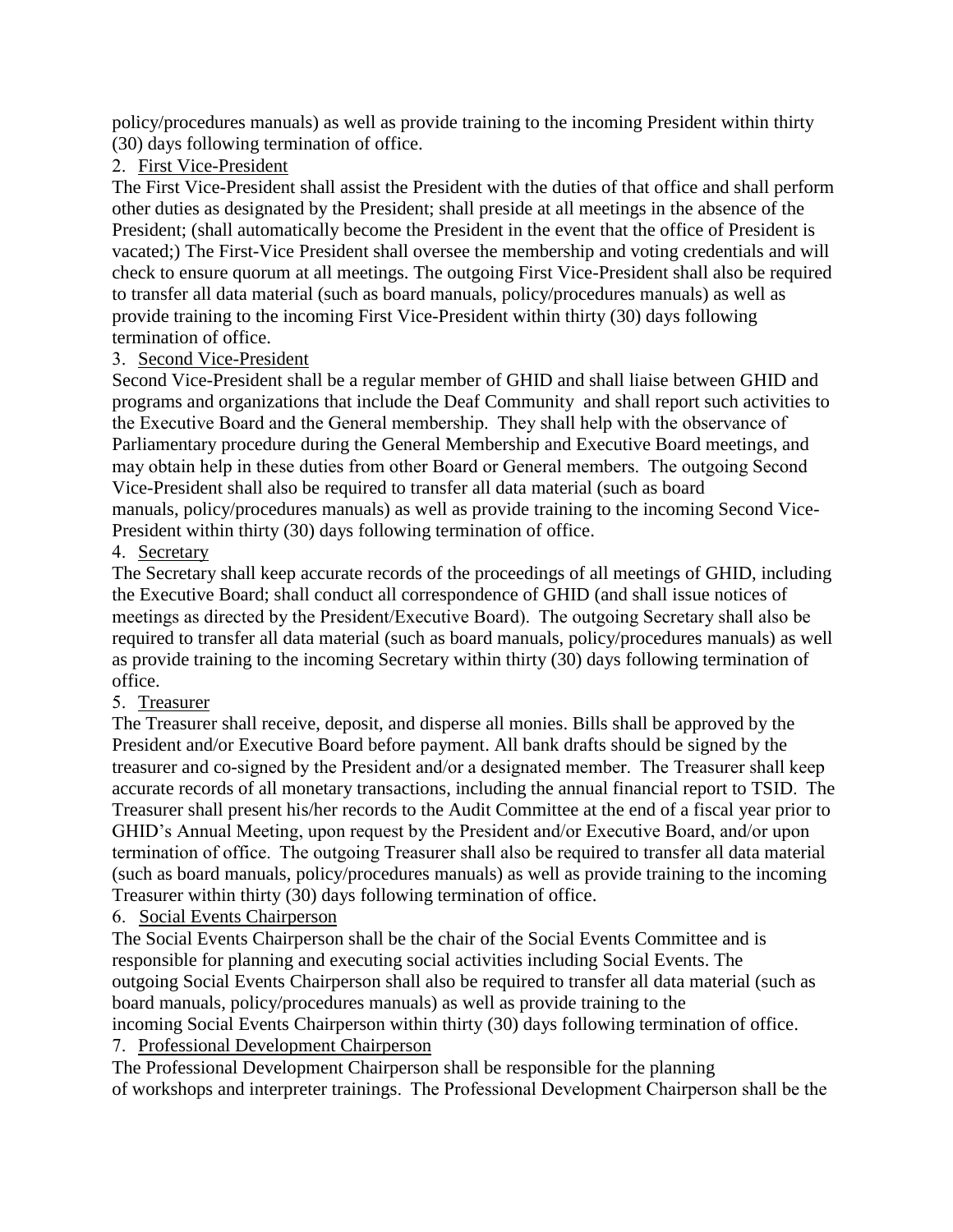chair of the Professional Development Committee.  The outgoing Professional Development Chairperson shall also be required to transfer all data material (such as board manuals, policy/procedures manuals) as well as provide training to the incoming Professional Development Chairperson within forty-five (45) days following termination of office. 8.   Chapter Representative

GHID's Chapter Representative to the TSID Board shall be required to attend at least three (3) TSID Board Meetings in order for GHID to remain in good standing as a local chapter of TSID according to Article V of the TSID By-Laws.  They will advise the GHID Board on steps necessary to remain a chapter in good standing with TSID. GHID Chapter Representative shall vote on behalf of GHID; report to GHID any issues discussed on the State level; report to GHID any information disseminated at the TSID Executive Board meetings; inform the TSID Executive Board of GHID's needs; act as liaison between TSID and GHID;  assist in maintaining cooperation and affiliation between GHID and TSID.  GHID's Chapter representative also must hold current regular membership in RID.  The Chapter Representative to TSID will be required to file an annual written report to TSID at the appointed times.  This position can be held by any person holding another office in GHID. The outgoing Chapter Representative shall also be required to transfer all data material (such as board manuals, policy/procedures manuals) as well as provide training to the incoming Chapter Representative within thirty (30) days following termination of office.

#### 9.  Student Liaison Committee Chairperson

Shall be responsible for communicating GHID programs and promoting membership among students of various area interpreting and ASL programs. .  The outgoing Student Liaison Committee Chairperson shall also be required to transfer all data material (such as board manuals, policy/procedures manuals) as well as provide training to the incoming Student Liaison Committee Chairperson within thirty (30) days following termination of office. 10. Scholarship Committee Chairperson:  Shall oversee the scholarship committee and aid in developing and implementing the policies and procedures to award the Barbara Lee scholarship.  The outgoing Scholarship Committee Chairperson shall also be required to transfer all data material as well as provide training to the incoming chairperson within thirty (30) days following termination of office.

11. Communication Committee Chairperson:  Shall oversee the communication committee which is responsible for the marketing and promotion of GHID.  They shall work with the Professional Development Committee and Social Events Committee on the promotion of social events and workshops, see to the securing of GHID promotional items, as well as keeping all email lists and social networking groups up to date.  The outgoing Communication Committee Chairperson shall also be required to transfer all data material as well as provide training to the incoming chairperson within thirty (30) days following termination of office.

B.     Vacancies in Office:

1.   Vacancies in office, due to death, resignation, or other causes, other than that of the President, shall be filled by the Executive Board.

2.   Resignations shall be submitted in writing to the Executive Board and shall not require a vote of acceptance.

3.   Should a member of the Executive Board fail to perform the duties as outlined in these Constitutions/Bylaws, such a member may be replaced by action of the Executive Board.

4.   Officers are required to attend seventy-five percent (75%) of all membership and Executive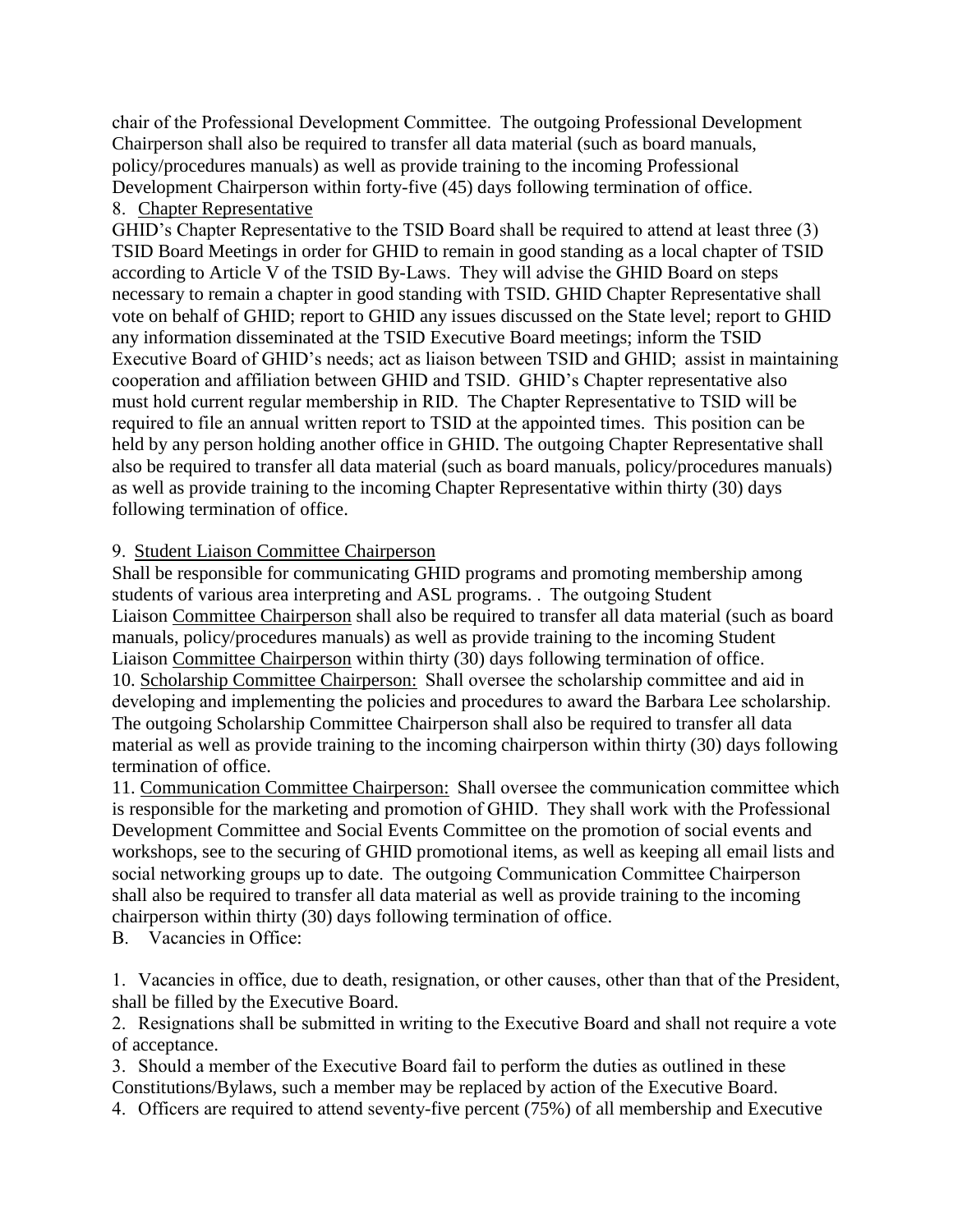Board meetings.  Failure to comply with this shall be basis for replacement by action of the Executive Board.  Proxies do not constitute attendance.

5.   The outgoing officers shall be required to transfer all data and materials of the office in which they held, to the incoming officer within fifteen (15) days following termination of office when necessary.

6.   The outgoing President may serve one year as Immediate Past President of GHID, will not have voting privileges on the Executive Board, but may conduct the business meetings of both the Executive Board and the General meetings in the absence of both President and First Vice-President; may serve as an Ex-Officio member to the Executive Board and/or committees.

**C.** Eligibility for Office:

A person may be eligible for nomination and/or election to office provided he/she has been a Certified or Associate member in good standing with GHID prior to elections; must hold Certified or Associate membership with TSID or be willing to join the appropriate membership category with TSID upon election to office.

Eligibility for nomination and/or election to the office of Student Liaison Committee Chairperson may consist of membership with GHID in any membership category, but must be willing to join the appropriate membership category with GHID and TSID upon election of office.

D. Election of Office:

1.   Election of officers shall take place at GHID's Annual General meeting in May.

2.   Voting privileges for elections shall be restricted to Certified, Associate, and Lifetime members in good standing.

3.   Officers shall be elected for a term of two (2) years, term of office to be July 1 through June 30, or beginning and ending with the installation of Officers at the Annual General Meeting during the month of May. First Vice-President, Treasurer, and Chapter Representative to TSID shall be elected on even years.  President, Second Vice-President, Secretary shall be elected on odd years. Committee chairs shall be up for election every year.

4.   A slate for elective officer positions shall be presented.  Other nominations may be made from the floor, provided the person nominated has been asked, is eligible and is willing to serve.

5.   Voting shall be done by the ballot unless there is only one (1) candidate for the office in which that office will be filled by acclamation.

6.   A simple majority of those present and voting is required for election.

7.   Only one office may be held by an Executive Board member with the exception of the TSID Representative.  If an individual holds the TSID Representative office and also holds another office on the Executive Board, that individual is allowed only one vote at the Executive Board meetings.

8.  Motions can be made and voted on electronically..  After the motion is made and seconded, the President will set a deadline for discussion to be made.  After the deadline passes, a deadline will be set for votes to be cast.  All votes must be in by deadline to count.

## ARTICLE V **COMMITTEES**

GHID shall have the following standing and ad hoc committees and may establish other ad hoc committees as needed.  The chairs of the standing committees will be elected by the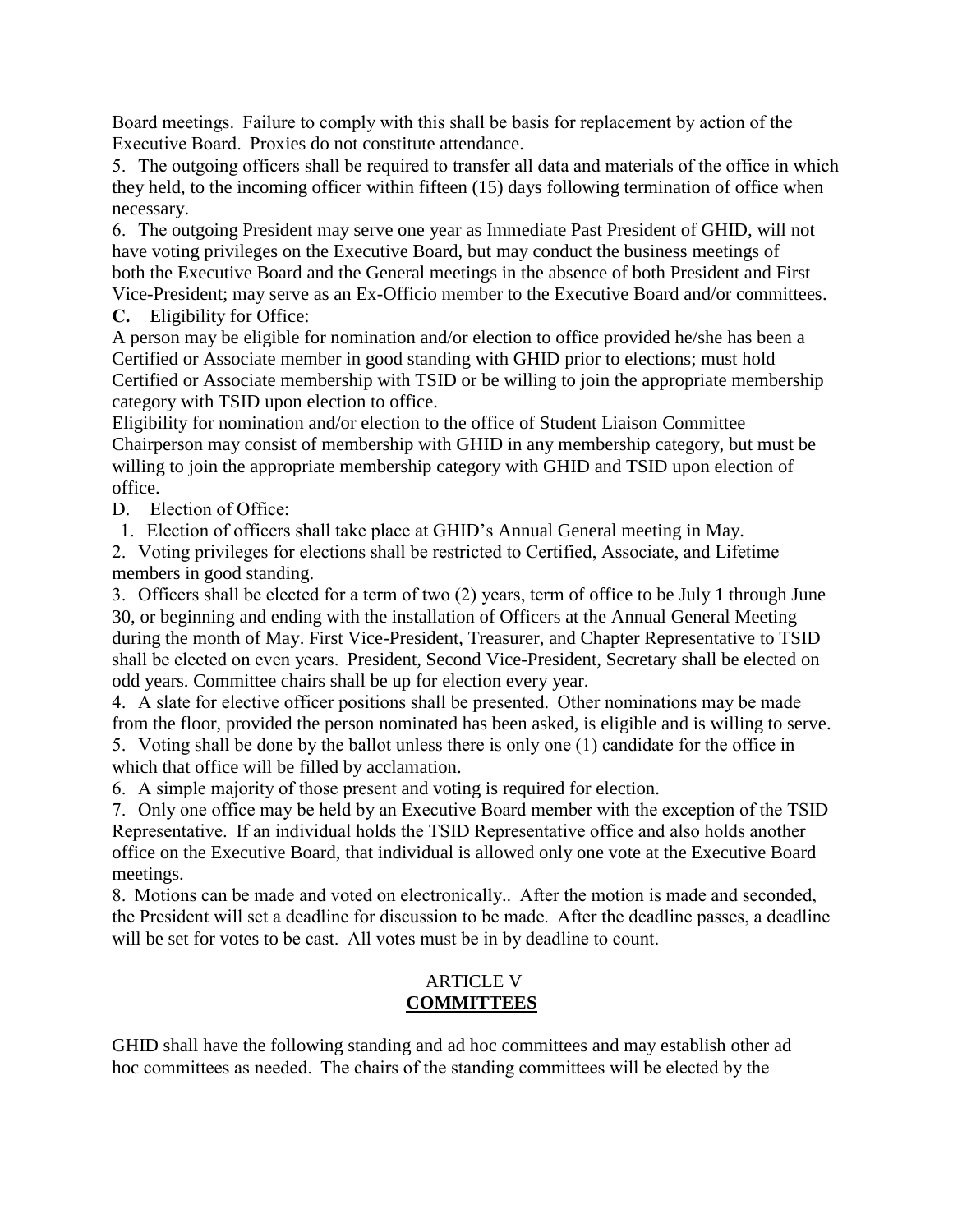membership. The President and/or the Executive Board shall appoint the Chairperson of each ad hoc committee.  Elected chairs have the privilege to make motions and vote.

1. Standing Committees

a. Professional Development Committee:  The Professional Development Committee shall consist of individuals who are charged with, but not limited to, the planning and coordinating of workshops and forums..  The Professional Development Chairperson shall chair this committee.

b. Communications Committee:  The Communications committee shall consist of individuals who are responsible for the marketing and promotion of GHID at community and professional events as well as its own hosted events.  They shall assist with the development of fliers (printed and electronic) for the Professional Development Committee, see to the securing of GHID promotional items, as well as keeping all email lists, website, and social networking groups up to date. 

c. Social Events Committee:  The Social Events committee shall oversee the collection of membership dues and workshop fees, as well as securing sponsorships for events and donations for the general and scholarship funds.  The Social Events Chairperson shall chair this committee.

d. Scholarship Committee:  They shall develop rules and procedures for the awarding of the Barbara Lee scholarship.

2. Ad Hoc Committees

a. Annual Nominations Committee:  The Nominations Committee shall consist of individuals from the membership with an Executive Board liaison to the committee.  The Executive Board shall appoint this committee three months prior to the Annual General Meeting in which elections are held

b. Bylaws Committee: The Bylaws Committee shall consist of individuals with an Executive Board member as the Chairperson.  This committee will address Constitution/Bylaws revisions as they are submitted to the Board/Membership.  The Chairperson may appoint the members of the committee as needed.

c. Annual Audit Committee:  Audit Committee shall consist of individuals to annually audit the books of the Treasurer.  This committee can consist of volunteer individuals that are not members of GHID, but are in the profession of accounting/bookkeeping. 

#### ARTICLE VI **AMENDMENTS**

These Bylaws may be amended at any called or scheduled general meeting by a vote of twothirds (2/3) of the voting members present and voting, provided the proposed amendment is presented to the membership for study and review fourteen (14) days prior to a vote. [Drawing][Drawing][Drawing]In the event GHID is unable to convene at the scheduled or called general meeting, an email notification of the proposed amendment shall be sent to each voting member who shall vote, sign and return the ballot by email to the Executive Board.  The ballots